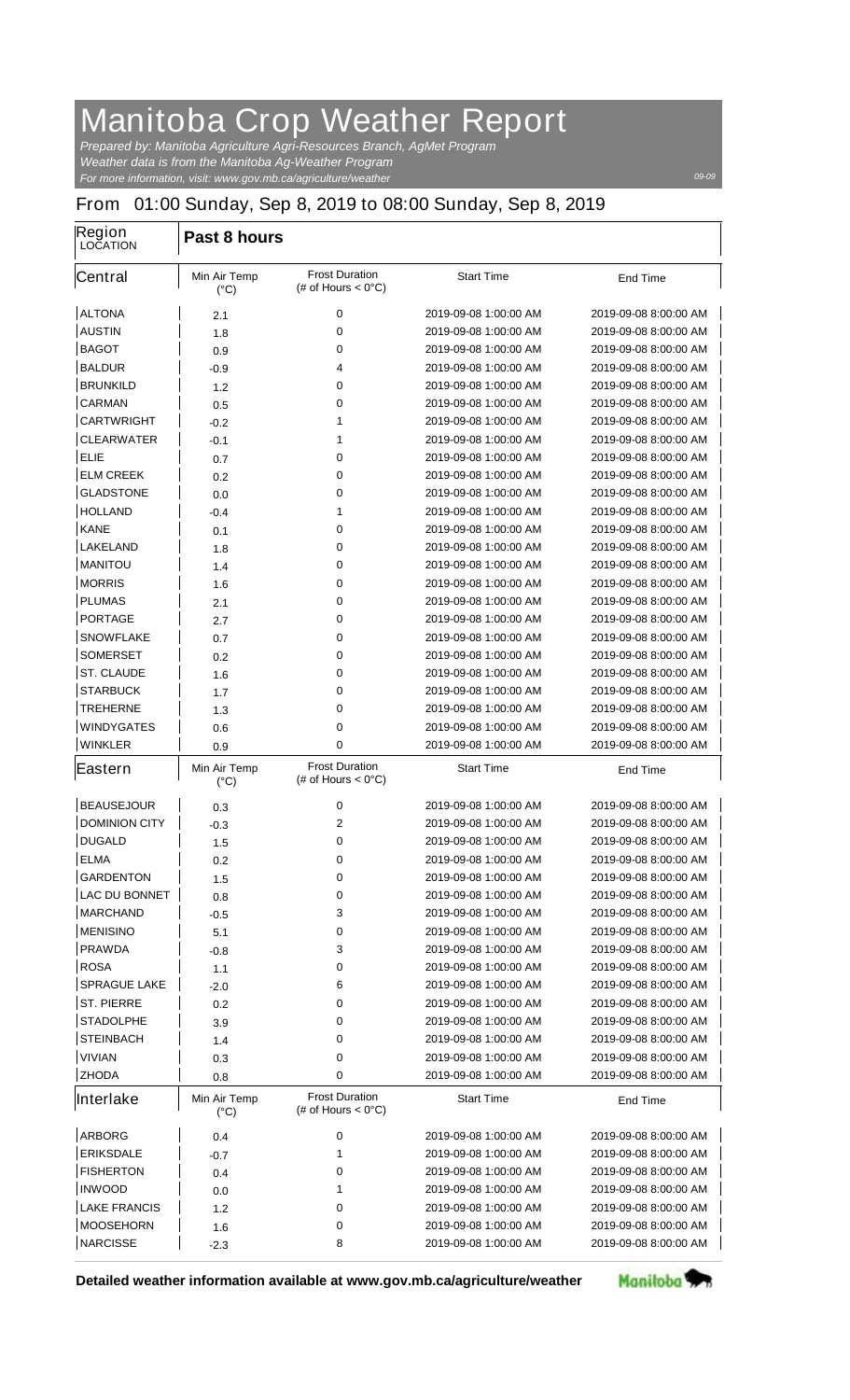|  | From 01:00 Sunday, Sep 8, 2019 to 08:00 Sunday, Sep 8, 2019 |  |  |  |  |  |  |  |
|--|-------------------------------------------------------------|--|--|--|--|--|--|--|
|--|-------------------------------------------------------------|--|--|--|--|--|--|--|

| Region<br><b>LOCATION</b> | Past 8 hours                         |                                                       |                       |                       |
|---------------------------|--------------------------------------|-------------------------------------------------------|-----------------------|-----------------------|
| <b>POPLARFIELD</b>        | 0.0                                  | 1                                                     | 2019-09-08 1:00:00 AM | 2019-09-08 8:00:00 AM |
| <b>SELKIRK</b>            | 1.6                                  | 0                                                     | 2019-09-08 1:00:00 AM | 2019-09-08 8:00:00 AM |
| <b>STONEWALL</b>          | 1.5                                  | 0                                                     | 2019-09-08 1:00:00 AM | 2019-09-08 8:00:00 AM |
| <b>TAYLOR'S POINT</b>     | 3.0                                  | 0                                                     | 2019-09-08 1:00:00 AM | 2019-09-08 8:00:00 AM |
| <b>TEULON</b>             | 1.9                                  | 0                                                     | 2019-09-08 1:00:00 AM | 2019-09-08 8:00:00 AM |
| <b>WOODLANDS</b>          | 0.7                                  | 0                                                     | 2019-09-08 1:00:00 AM | 2019-09-08 8:00:00 AM |
| <b>Northwest</b>          | <b>Min Air Temp</b><br>$(^{\circ}C)$ | <b>Frost Duration</b><br>(# of Hours $< 0^{\circ}$ C) | <b>Start Time</b>     | <b>End Time</b>       |
| <b>ALONSA</b>             | 0.6                                  | 0                                                     | 2019-09-08 1:00:00 AM | 2019-09-08 8:00:00 AM |
| <b>BIRCH RIVER</b>        | 5.3                                  | 0                                                     | 2019-09-08 1:00:00 AM | 2019-09-08 8:00:00 AM |
| <b>DRIFTING RIVER</b>     | 1.9                                  | 0                                                     | 2019-09-08 1:00:00 AM | 2019-09-08 8:00:00 AM |
| <b>GRANDVIEW</b>          | 1.1                                  | 0                                                     | 2019-09-08 1:00:00 AM | 2019-09-08 8:00:00 AM |
| <b>INGLIS</b>             | 2.7                                  | 0                                                     | 2019-09-08 1:00:00 AM | 2019-09-08 8:00:00 AM |
| <b>KELD</b>               | 5.9                                  | 0                                                     | 2019-09-08 1:00:00 AM | 2019-09-08 8:00:00 AM |
| <b>LAURIER</b>            | 0.6                                  | 0                                                     | 2019-09-08 1:00:00 AM | 2019-09-08 8:00:00 AM |
| <b>MINITONAS</b>          | 3.5                                  | 0                                                     | 2019-09-08 1:00:00 AM | 2019-09-08 8:00:00 AM |
| <b>PIPE LAKE</b>          | 2.0                                  | 0                                                     | 2019-09-08 1:00:00 AM | 2019-09-08 8:00:00 AM |
| <b>REEDY CREEK</b>        | 1.6                                  | 0                                                     | 2019-09-08 1:00:00 AM | 2019-09-08 8:00:00 AM |
| <b>RORKETON</b>           | 1.5                                  | 0                                                     | 2019-09-08 1:00:00 AM | 2019-09-08 8:00:00 AM |
| <b>RUTHENIA</b>           | 0.1                                  | 0                                                     | 2019-09-08 1:00:00 AM | 2019-09-08 8:00:00 AM |
| <b>SAN CLARA</b>          | 1.8                                  | 0                                                     | 2019-09-08 1:00:00 AM | 2019-09-08 8:00:00 AM |
| <b>STE, ROSE</b>          | 2.7                                  | 0                                                     | 2019-09-08 1:00:00 AM | 2019-09-08 8:00:00 AM |
| <b>SWAN VALLEY</b>        | 4.5                                  | 0                                                     | 2019-09-08 1:00:00 AM | 2019-09-08 8:00:00 AM |
| <b>Southwest</b>          | <b>Min Air Temp</b><br>$(^{\circ}C)$ | <b>Frost Duration</b><br>(# of Hours $< 0^{\circ}$ C) | <b>Start Time</b>     | <b>End Time</b>       |
| <b>ALEXANDER</b>          | $-0.2$                               | 1                                                     | 2019-09-08 1:00:00 AM | 2019-09-08 8:00:00 AM |
| <b>ARGUE</b>              | 0.4                                  | 0                                                     | 2019-09-08 1:00:00 AM | 2019-09-08 8:00:00 AM |
| <b>BEDE</b>               | -1.5                                 | 4                                                     | 2019-09-08 1:00:00 AM | 2019-09-08 8:00:00 AM |
| <b>BIRTLE</b>             | 1.7                                  | 0                                                     | 2019-09-08 1:00:00 AM | 2019-09-08 8:00:00 AM |
| <b>BOISSEVAIN</b>         | 1.2                                  | 0                                                     | 2019-09-08 1:00:00 AM | 2019-09-08 8:00:00 AM |
| <b>DAND</b>               | 3.5                                  | 0                                                     | 2019-09-08 1:00:00 AM | 2019-09-08 8:00:00 AM |
| <b>DELORAINE</b>          | 0.5                                  | 0                                                     | 2019-09-08 1:00:00 AM | 2019-09-08 8:00:00 AM |
| <b>EDEN</b>               | 4.2                                  | 0                                                     | 2019-09-08 1:00:00 AM | 2019-09-08 8:00:00 AM |
| <b>FINDLAY</b>            | -0.9                                 | 3                                                     | 2019-09-08 1:00:00 AM | 2019-09-08 8:00:00 AM |
| <b>FORREST</b>            | 1.5                                  | 0                                                     | 2019-09-08 1:00:00 AM | 2019-09-08 8:00:00 AM |
| <b>GLENBORO</b>           | -1.1                                 | 4                                                     | 2019-09-08 1:00:00 AM | 2019-09-08 8:00:00 AM |
| <b>HAMIOTA</b>            | 0.6                                  | 0                                                     | 2019-09-08 1:00:00 AM | 2019-09-08 8:00:00 AM |
| <b>KENTON</b>             | -1.0                                 | 6                                                     | 2019-09-08 1:00:00 AM | 2019-09-08 8:00:00 AM |
| <b>KILLARNEY</b>          | 0.5                                  | 0                                                     | 2019-09-08 1:00:00 AM | 2019-09-08 8:00:00 AM |
| KOLA                      | 0.9                                  | 0                                                     | 2019-09-08 1:00:00 AM | 2019-09-08 8:00:00 AM |
| <b>LAKE AUDY</b>          | -1.9                                 | 6                                                     | 2019-09-08 1:00:00 AM | 2019-09-08 8:00:00 AM |
| <b>MCAULEY</b>            | -0.6                                 | 2                                                     | 2019-09-08 1:00:00 AM | 2019-09-08 8:00:00 AM |
| <b>MINIOTA</b>            | 0.4                                  | 0                                                     | 2019-09-08 1:00:00 AM | 2019-09-08 8:00:00 AM |
| <b>MINNEDOSA</b>          | 1.0                                  | 0                                                     | 2019-09-08 1:00:00 AM | 2019-09-08 8:00:00 AM |
| <b>MINTO</b>              | -0.2                                 | 3                                                     | 2019-09-08 1:00:00 AM | 2019-09-08 8:00:00 AM |
| <b>MOUNTAINSIDE</b>       | 1.1                                  | 0                                                     | 2019-09-08 1:00:00 AM | 2019-09-08 8:00:00 AM |
| <b>NEEPAWA</b>            | -0.5                                 | 2                                                     | 2019-09-08 1:00:00 AM | 2019-09-08 8:00:00 AM |
| <b>NEWDALE</b>            | -0.7                                 | 3                                                     | 2019-09-08 1:00:00 AM | 2019-09-08 8:00:00 AM |
| <b>NINETTE</b>            | $-1.2$                               | 4                                                     | 2019-09-08 1:00:00 AM | 2019-09-08 8:00:00 AM |
| <b>OAKBURN</b>            | -0.2                                 | 1                                                     | 2019-09-08 1:00:00 AM | 2019-09-08 8:00:00 AM |
| <b>PIERSON</b>            | -0.6                                 | 1                                                     | 2019-09-08 1:00:00 AM | 2019-09-08 8:00:00 AM |
| <b>RESTONWADO</b>         | -1.2                                 | 4                                                     | 2019-09-08 1:00:00 AM | 2019-09-08 8:00:00 AM |
| <b>RIVERS</b>             | 1.4                                  | 0                                                     | 2019-09-08 1:00:00 AM | 2019-09-08 8:00:00 AM |
| <b>RUSSELL</b>            | 1.2                                  | 0                                                     | 2019-09-08 1:00:00 AM | 2019-09-08 8:00:00 AM |
| <b>SHILO</b>              | -0.2                                 | 2                                                     | 2019-09-08 1:00:00 AM | 2019-09-08 8:00:00 AM |
| <b>SINCLAIR</b>           | -0.9                                 | 5                                                     | 2019-09-08 1:00:00 AM | 2019-09-08 8:00:00 AM |
| <b>SOURIS</b>             | 0.5                                  | 0                                                     | 2019-09-08 1:00:00 AM | 2019-09-08 8:00:00 AM |
| <b>ST LAZARE</b>          | 0.2                                  | 0                                                     | 2019-09-08 1:00:00 AM | 2019-09-08 8:00:00 AM |
| <b>VIRDEN</b>             | -1.0                                 | 5                                                     | 2019-09-08 1:00:00 AM | 2019-09-08 8:00:00 AM |

**Detailed weather information available at www.gov.mb.ca/agriculture/weather**